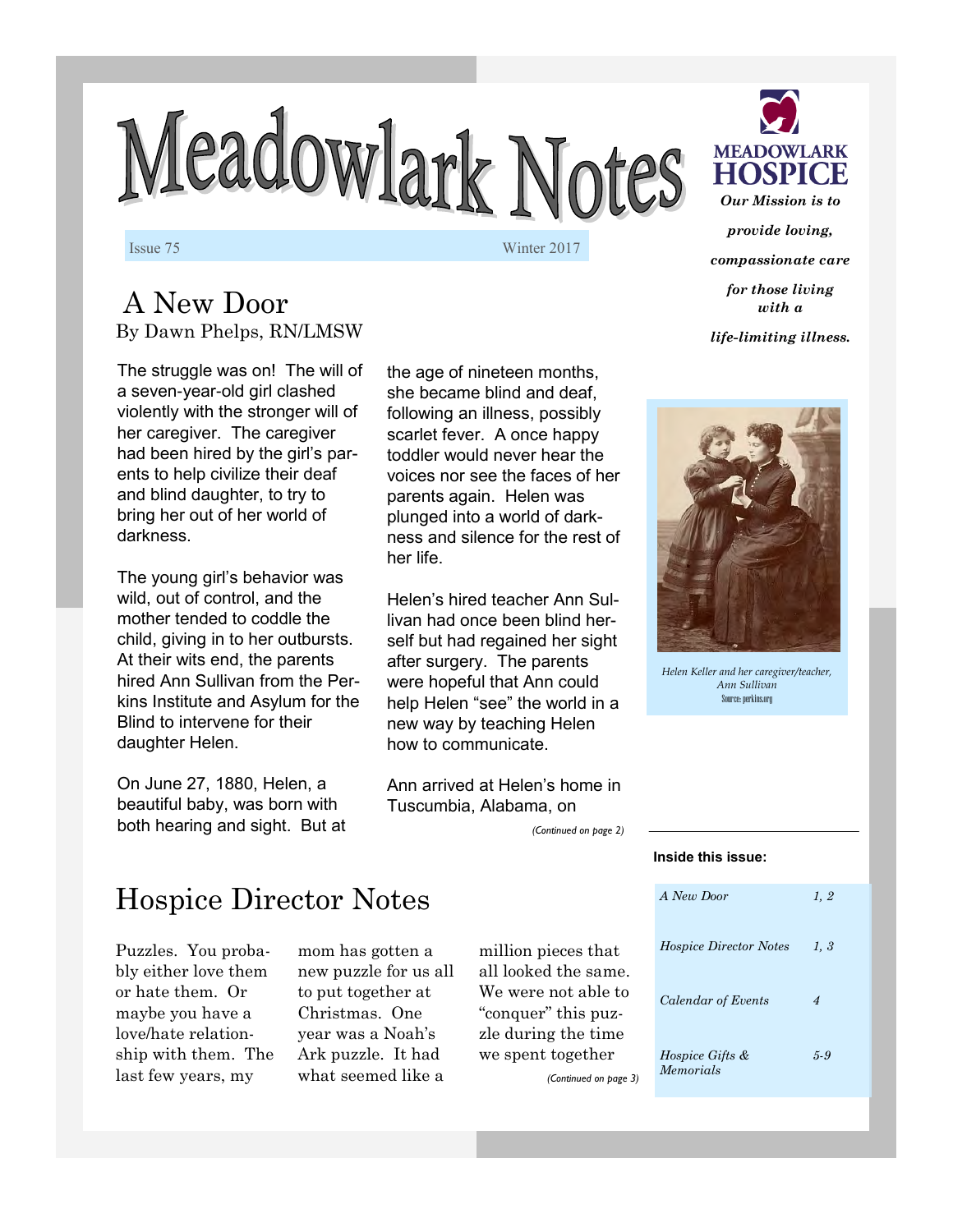#### A New Door

#### *(Continued from page 1)*

March 3, 1887. Helen's parents allowed Ann to take Helen to a cabin on the parents' property where the two lived without interference. While there Ann spent hours spelling letters into Helen's hand.

Not understanding what Ann was trying to do, Helen became frustrated, once throwing a mug and breaking it when Ann spelled *m-u-g* into her hand. But Ann refused at give up on Helen.

The big breakthrough came one day when Ann spelled *w-a-t-e-r* into one of Helen's hands while pumping cool water from a hand pump into Helen's other hand. When Helen said *wa-wa* in her tonedeaf voice, Ann realized that Helen finally got it—she understood! Helen must have remembered the word *water* from before she lost her sight and hearing.

From that moment on, Helen realized that objects have names, and her desire to learn was insatiable! The rest of that day, Helen insisted that Ann spell word after word for familiar objects into her hand. Helen began to "see" the world again—a new door had swung wide open!



If you have not yet guessed, young Helen was the famous Helen Keller who later became a world traveler, visiting 39 countries and 5 continents. At the age of 75, she traveled 40,000 miles in a 5-month trip through Asia, accompanied by her companion Ann Sullivan who stayed with Helen for 49 years. Helen read French, German, Greek, and Latin in braille. She associated with presidents and people like Alexander Graham Bell and Mark Twain. She was the first blind-deaf woman to graduate from college.

Helen wrote 14 books. She became a lecturer and advocate for the blind and deaf. Many years ago, through a speech, Helen inspired Lion's Club leaders to help those with vision problems. Lions Clubs still provide eye glasses to thousands in need each year!

After a long, remarkable life, Helen died in her sleep on June 1, 1968, when she was almost 88 years old. During her lifetime, Helen no doubt experienced fear just as we do when going through dark times in our lives—when we face losing someone we love, when we face financial crises, or go through health scares and disasters.

If you are experiencing a tough time, it may be hard to comprehend that life may be trying to teach you lessons that will open new doors for you. Ann Sullivan repeatedly spelled letters into the hand of a very reluctant young learner, letters that made no sense to Helen. But when the letters took on meaning, they opened hundreds of doors for Helen and reconnected her to life. She became a writer, a lecturer, and an advocate for the deaf and the blind.

As you begin the new year of 2017, be sensitive to what life may be trying to teach you. Pause. Listen. Then gently push on doors. Maybe 2017 will be the year a new door will swing open for you.

> *"When one door of happiness closes, another opens; but often we look so long at the closed door that we do not see the one which has been opened for us." Helen Keller*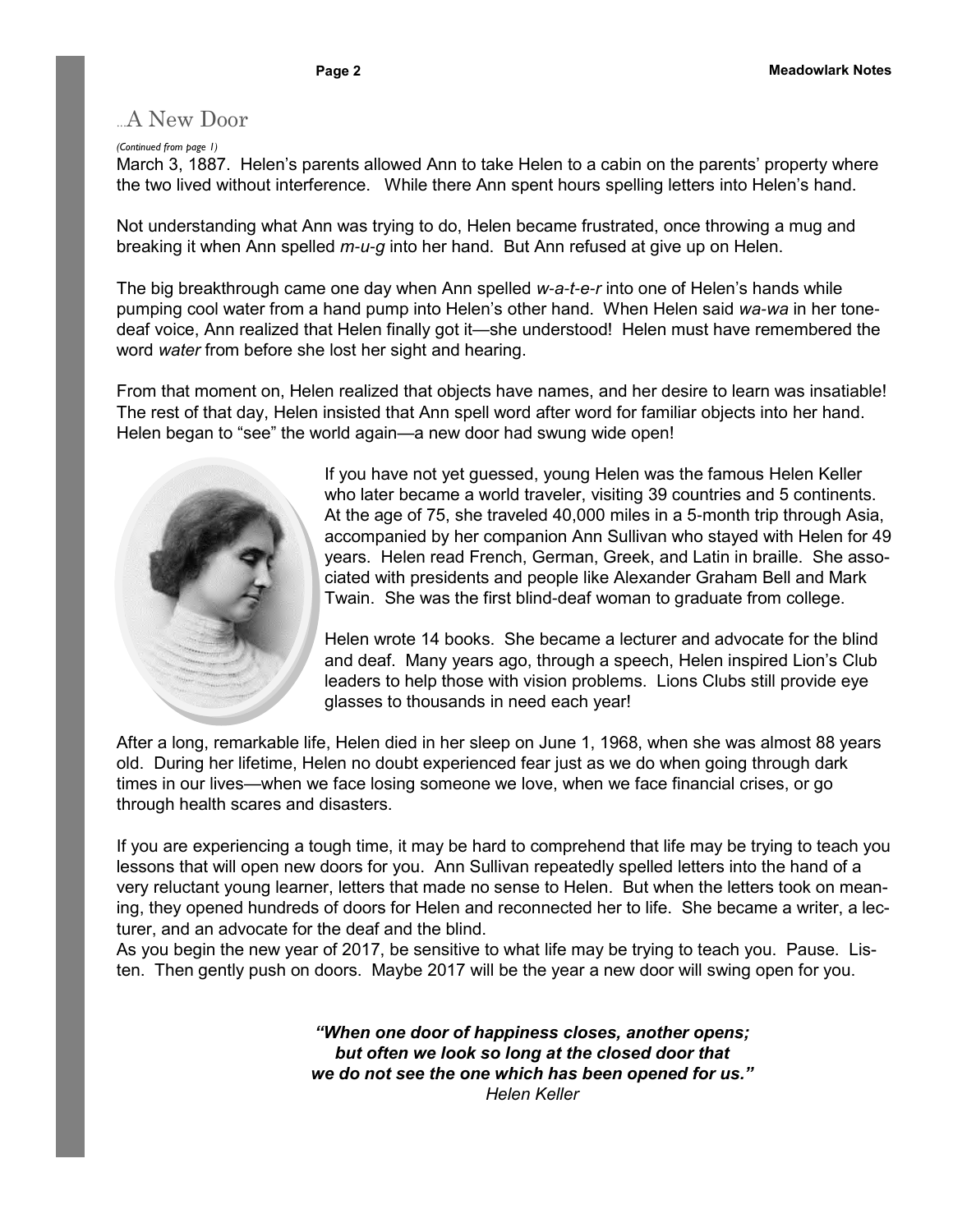#### ...Hospice Director Notes

#### *(Continued from page 1)*

over Christmas. This year, the puzzle was of hot air balloons. It was a beautiful scene with lots of balloons flying in the sky. Looking at the box was a giveaway that this puzzle was going to be a challenge. Most of the balloons were of the same color scheme and the sky was blue. No clouds, no different shades of blue, just blue. We attempted to increase the challenge by trying to put the center of the puzzle together and leave the outside until the end. That idea failed quickly. We pulled out the box lid with the edge pieces and assembled them to help ease the stress of this colorful wonder.

The unique thing about this puzzle was the backside of it was color coded. We did not want to admit we needed to use those "hints" so we decided not organize the pieces by color coded sections. After hours of hunting for the right pieces and not making much progress, we resigned ourselves to separating the pieces out. Our necks were stiff and our backs were aching but we couldn't let another Christmas gathering go with an unfinished puzzle. After most of the puzzle was complete with a few pieces of the sky waiting to be placed, it was time for a break. We realized we just weren't as young as we used to be and the stooping to place the pieces had taken its toll on us.

Not long after retreating to the couch for a break, my six year old nephew came in to say he put the last piece of the puzzle in place. For those of us who had worked diligently for hours on the puzzle, you might have thought we would be upset that we did not get to place the last piece ourselves, we had missed out on that feeling of completeness. But the joy that beamed from my nephew's eyes quickly silenced all possible negative emotions we may have felt about not getting to finish the puzzle ourselves. He was elated that he had finished the masterpiece!

Coping with the loss of a loved one can be a lot like putting a puzzle together. Your new normal is a puzzle that is put together using all of the different pieces that are thrown on a table when you lose your loved one. There are so many pieces to fit together to make sense of where things belong. Some are the same color trying to fit in the same spot and some are so weirdly shaped that you have no idea how they will possibly find their place. Grief rarely comes with a color coded guide on how to cope. It may take several attempts to get all of the pieces in just the right spot, but when you do there is a beautiful masterpiece.

You never forget how times were when your loved one was with you, but you have to find a new way to continue living. The pieces used to make your new normal are full of memories and tidbits that come from your life when you had them near. Your memories of them and how they touched your life are what make this new puzzle so beautiful. Remember that it can take time to sort out the pieces. Sometimes you need someone to talk to or be near to help with the sorting. Meadowlark Hospice staff are always available if you find that you are struggling and need some color coded help to get you in the right direction.

Amy Burr RN, BSN Meadowlark Hospice Program Director



We would like to take this opportunity to thank all the Volunteers for their dedication this past year, and for the wonderful job they did on the Tree of Light ceremonies in each County.

As always we are looking for new Volunteers especially in Miltonvale, Wakefield, Clifton, Clyde, Belleville, and Leonardville. If you would be interested or know someone who would be interested in joining the Meadowlark Hospice team as a Volunteer, please call Darlene Melton, Volunteer Coordinator at 785-632-2225.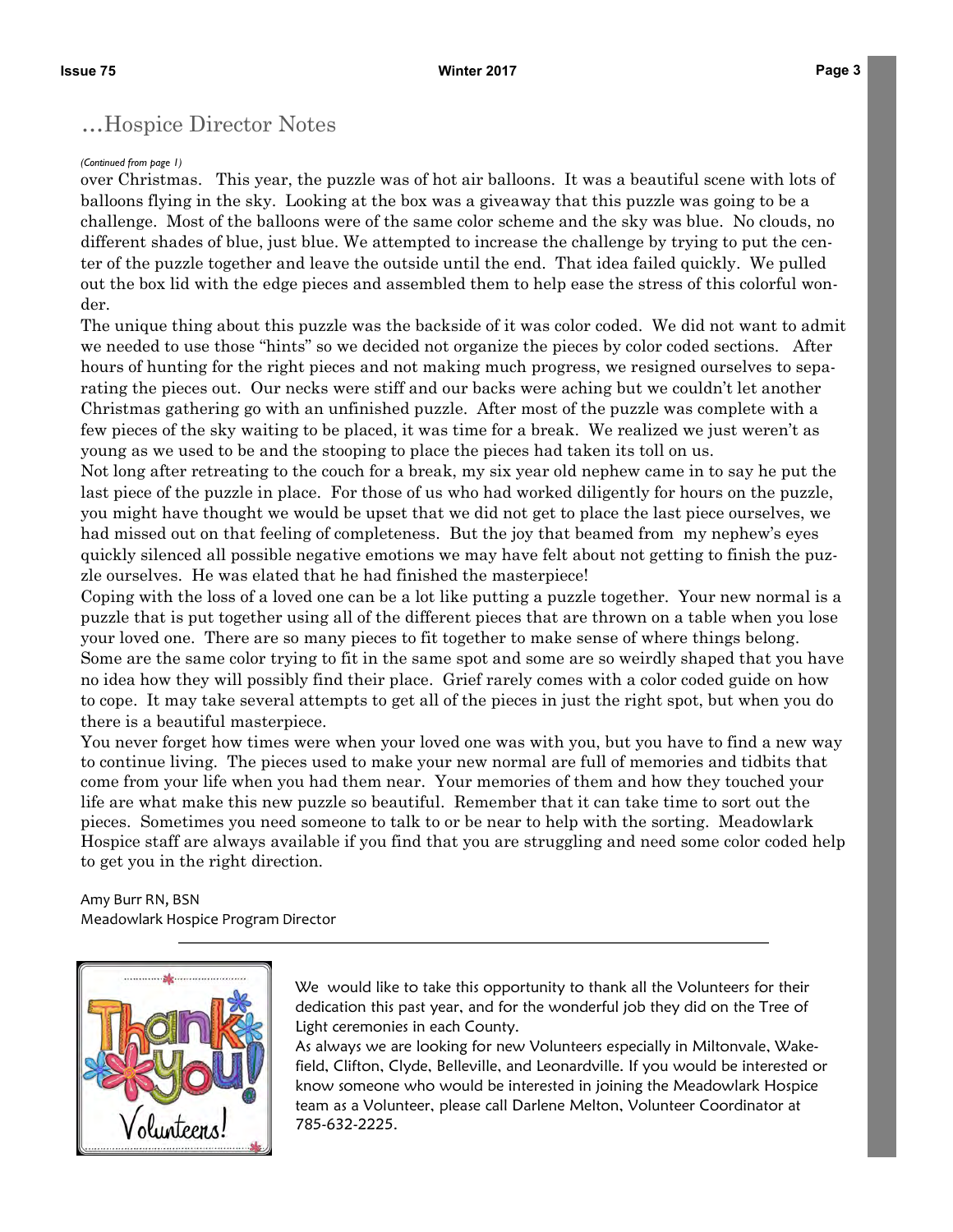## **Calendar of Events**

| Jan 9             | $1:00$ pm         | Concordia Volunteer Continuing Education                                                                               |
|-------------------|-------------------|------------------------------------------------------------------------------------------------------------------------|
| Jan 9             | $3:00$ pm         | Belleville and Republic Volunteer Continuing Education at Republic                                                     |
| Jan 9             | $6:30$ pm         | Concordia Bereavement Group (community-sponsored) - Episcopal Parish Hall, 117 W 8th Call Judy<br>Lambert 785-243-4454 |
| Jan 12            | $4:30$ pm         | Clay Center Bereavement Support Group - Meadowlark Hospice office                                                      |
| Jan 12            | $7:00 \text{ pm}$ | The Grief Support Group (community-sponsored) - 214 W 2nd, Washington - Call Terri Clark 785-325-<br>3200              |
| Jan 16            | 11:00 am          | Clay Center Volunteer Continuing Education                                                                             |
| Jan 17            | $9:30$ am         | Washington Volunteer Continuing Education                                                                              |
| Jan 17            | Noon              | Marysville Volunteer Continuing Education                                                                              |
| Jan 17            | $2:00$ pm         | Frankfort Volunteer Continuing Education                                                                               |
| Jan 19            | 3:30 pm           | Belleville Bereavement Support Group - Library, 1327 19 <sup>th</sup> Street                                           |
| Jan 26            | 4:30 pm           | Marysville Bereavement Support Group - South Plaza of CMH - use N door                                                 |
| Feb 9             | 4:30 pm           | Clay Center Bereavement Support Group - Meadowlark Hospice office                                                      |
| Feb 9             | 7:00 pm           | The Grief Support Group (community-sponsored) - 214 W 2nd, Washington - Call Terri Clark 785-325-<br>3200              |
| Feb 13            | $1:00$ pm         | Concordia Volunteer Continuing Education                                                                               |
| Feb 13            | $3:00$ pm         | Belleville and Republic Volunteer Continuing Education at Belleville                                                   |
| Feb 13            | $6:30$ pm         | Concordia Bereavement Group (community-sponsored) - Episcopal Parish Hall, 117 W 8th Call Judy<br>Lambert 785-243-4454 |
| Feb 16            | $3:30$ pm         | Belleville Bereavement Support Group - Library, 1327 19 <sup>th</sup> Street                                           |
| Feb 20            | $11:00$ am        | Clay Center Volunteer Continuing Education                                                                             |
| Feb 21            | $9:30$ am         | Washington Volunteer Continuing Education                                                                              |
| Feb 21            | <b>Noon</b>       | Marysville Volunteer Continuing Education                                                                              |
| Feb 21            | $2:00$ pm         | Frankfort Volunteer Continuing Education                                                                               |
| Feb <sub>23</sub> | $4:30$ pm         | Marysville Bereavement Support Group - South Plaza of CMH - use N door                                                 |
| Mar 9             | 4:30 pm           | Clay Center Bereavement Support Group - Meadowlark Hospice office                                                      |
| Mar 9             | 7:00 pm           | The Grief Support Group (community-sponsored) - 214 W 2nd, Washington - Call Terri Clark 785-325-<br>3200              |
| <b>Mar 13</b>     | $1:00$ pm         | Concordia Volunteer Continuing Education                                                                               |
| <b>Mar 13</b>     | $3:00$ pm         | Belleville and Republic Volunteer Continuing Education at Republic                                                     |
| <b>Mar 13</b>     | 6:30 pm           | Concordia Bereavement Group (community-sponsored) - Episcopal Parish Hall, 117 W 8th Call Judy<br>Lambert 785-243-4454 |
| Mar 16            | $3:30$ pm         | Belleville Bereavement Support Group - Library, 1327 19 <sup>th</sup> Street                                           |
| Mar 20            | 11:00 am          | Clay Center Volunteer Continuing Education                                                                             |
| Mar 21            | $9:30$ am         | Washington Volunteer Continuing Education                                                                              |
| Mar 21            | Noon              | Marysville Volunteer Continuing Education                                                                              |
| Mar 21            | $2:00$ pm         | Frankfort Volunteer Continuing Education                                                                               |
| Mar 23            | 4:30 pm           | Marysville Bereavement Support Group - South Plaza of CMH - use N door                                                 |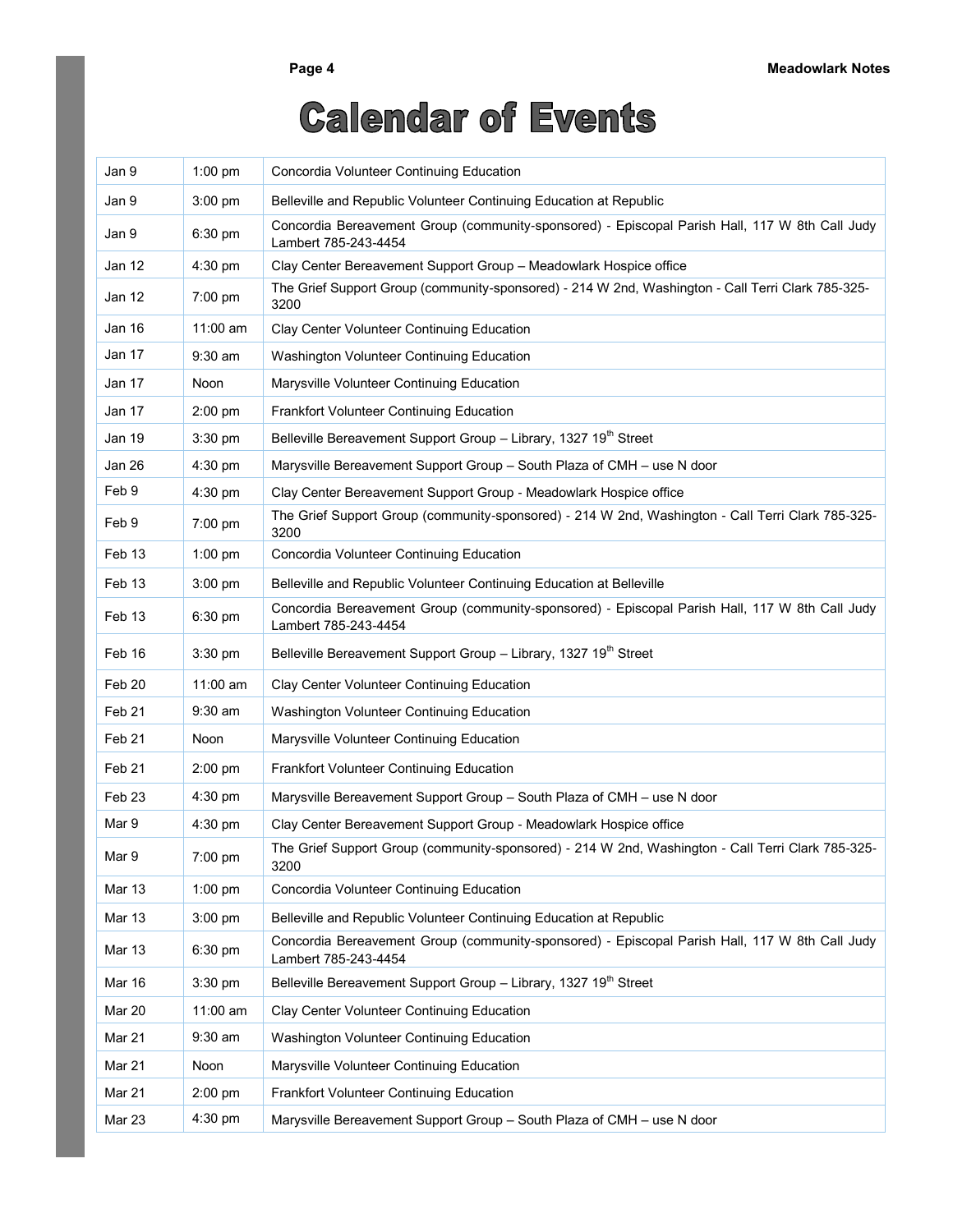#### *Your memorial gifts honor your loved ones and help others!*

#### **HOSPICE GIFTS**

Catholic Daughters/Evarista 1138 Dorothy Richardson Virginia M. Starkweather Charles Stoker Urban & Lewis Christmas

**MEMORIALS** SUZANNE "SUZY" APPEL Ben Jr. & Elaine Appel Suzanne Appel Memorial ANITA BOTT Betty R. Jones IOLA CARTER Bema, Inc. CBRE-Lead Team Burns & McDonald: Jarrod, Pat, Charles, Kyle, Craig, Brian Staci Dru Light Perfect Output LLC Shirley Walter PATRICIA "PATTY" CUNNINGHAM Franklin Cunningham DOROTHY DAVIS Louis E. & Kathie Davis MARCELLA DOLEZAL Emma Berggren Patrick & Emma Doherty Joe & Sue Dolezal Michael & Lela Knedlik Trudy Ringer DEAN HANSON Roger & Donna Barrett Rodger & Brenda Berg Mary Lou McGrath & Curtis Blake Chapter IL P.E.O. Sisterhood James & Cynthia Fellows Daniel Garlow Don & Deanna Garlow Cy & Donna Johnson Dennis John & Colleen Ann Larson Marvin & Barbara Shunn

## ...DEAN HANSON

The Family of Dean Hanson VIRGIE HASENBANK American State Bank Patti Clark Friends & Neighbors Steve & Karen Geisler Tyler & Amanda Hasenbank Amber & Charles Lambertz Gwen Miller Salina Regional Health Center Benny Siebold Jolene Swihart Cherri Waites SHIRLEY LANOUE Doris Bertstrom Phyllis Bergstrom Phyllis & Richard Cyphers Mike & Annette Gallagher & family Gerald Lanoue Marcia Lanoue Mark & Becky Novak Shirley Lanoue Memorial Marvin & Barbara Shunn RAPHAEL "RAY" LIERZ John & Beth Horigan RUTH MARTIN Estate of Ruth Martin JUNE MOSHER Gary & Janice Beneda JACK PICKEREL Shirley Berggren Gary & Clione Case M/M Warren Charpie Jaclyn Cochran Dorothey Debenham Mary Ann Fowles Friends & Neighbors Lavona Harding Jon & evelyn Larson Evelyn Otto Margaret Peterson

#### ...JACK PICKEREL

William & Barbara Porter M.E. & Norma Rider Beuford & Debbie Rook Harlan & Martha Rundle Joyce Savener Sylvia Wohler SHAREN REINHARDT Virginia Dee Moberly REX RICE G. & J. Bates Kent & Marcia Carlson D.F. Crosson Kris & Brooke Ethridge Gregory & Gayla Fief Anita Kroeker Lucinda McCasland Tom & Darlene Meredith Bruce & Susan Rice Etoys Rice Justin & Cathy Rice The Mane Studio D D Turner BARNEY ROHDE Richard Blackburn Waylon & Julie, Reece & Elyse Brown Gary & Kelly Faas Harry & Joan Fowler Curt & Cindy Friedrich Friends & Neighbors Bernard & Leita Fritzson Dallas & Bridgett Henry Larry & Rita Henry Dana & Jimmy Ladner Lyon-Coffey Electric Co-op Robert & Vicky Mall Otero Co. Welfare Dept (Employees Fund) Lesa & Rob Reeves Dick Renz Jeff & Donna Rohde Richard & Betty Rosenberg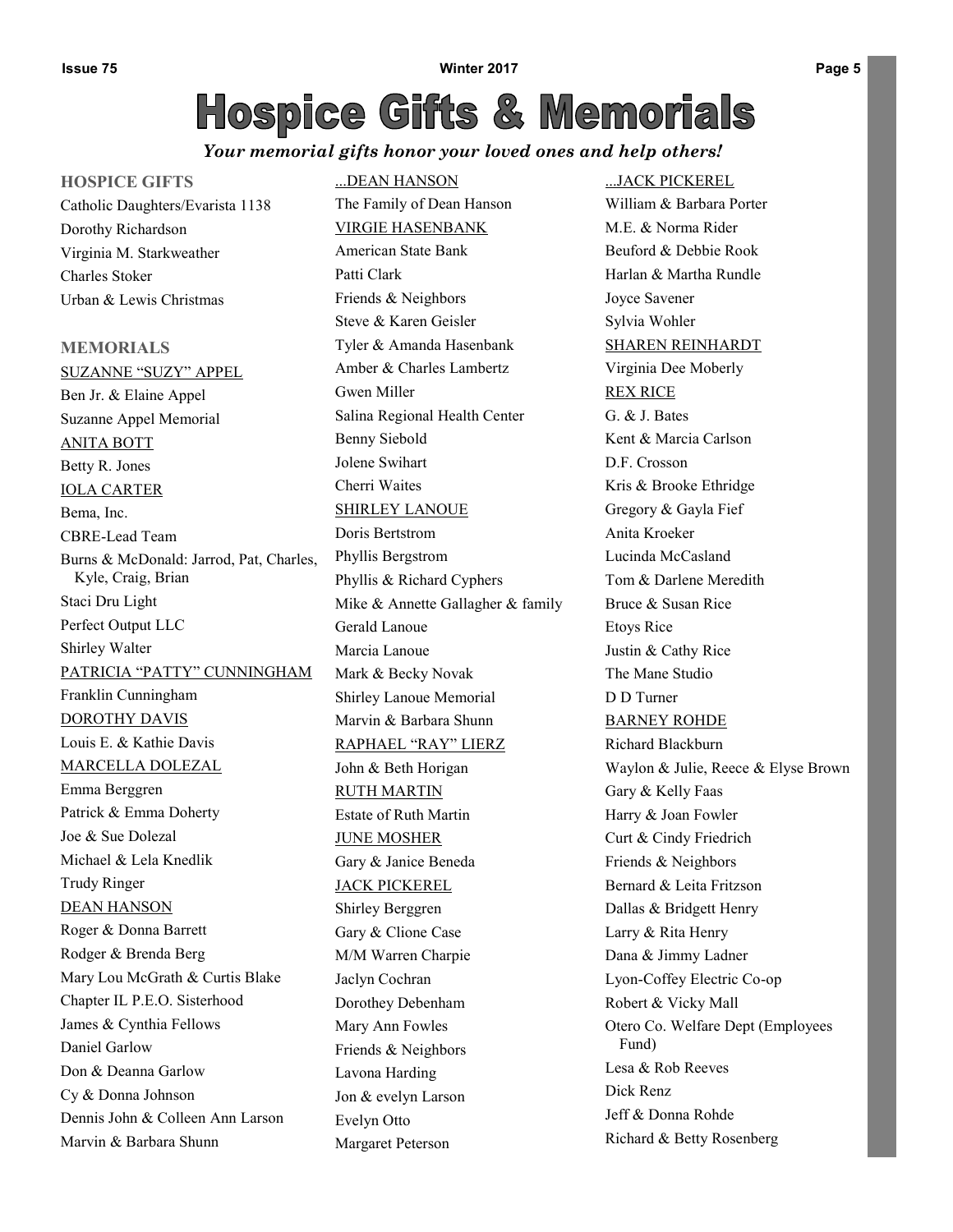*Your memorial gifts honor your loved ones and help others!* 

#### ,,,BARNEY ROHDE

Larry & Lora Rundle Gene & Sandra Ruthstrom Susan & H. Doug Schanks USDA Office-Emporia Clyde & Rita Wollenberg Steve & Ava Zumbrunn DELORIS SCHWARZ The Schwarz Family ESTHER SPANGLER Stephen Martin MARIRUTH THOMAS Mary Alexander LEONARD WEYER Allen & Marcia Hahn ELINOR WOELLHOF Paul Woellhof

**TREE OF LIGHT BELLEVILLE** RICHARD BARRETT Republic U.M.W. JUDY CARLGREN Emma Berggren MARCELLA DOLEZAL Emma Berggren GLENN FARLEE Jean Farlee MARGARET FARLEE Jean Farlee MERLYN FARLEE Jean Farlee MERRILL GUNN Connie Smith LLOYD HALLGREN Jean Farlee RUTH HALLGREN Jean Farlee SHIRLEY HANN Arlene Mohr(mother) COLLEEN HERDE Republic U.M.W.

#### CHARLES KLIMA

Roberta Klima JUSTIN KLIMA Roberta Klima JESSE LATHAM, SR Republic U.M.W. PHYLLIS LATHAM Republic U.M.W. HARRY MARTY Wynona Spannenberg STEVE L. MARWAH Kay Marwah COYT "BUTCH" NOBLE Republic U.M.W. CAROLYN STERBA Teresa Fuller WILMA WILLENBORG Republic U.M.W.

**TREE OF LIGHT CLAY CENTER** HAROLD ALEXANDER Arlyss Alexander ROY ALEXANDER Mary Alexander Family REV. GARY APPLETON Ann Appleton & family HERALD BAUGHMAN Pat Simmons RON COASH Clyde & Rita Wollenberg FRAN COOKSON Pat Simmons MARTY DOHERTY Clyde & Rita Wollenberg DANNY DALE EASTERBERG Kelly & Tammy Easterberg CLAUDE L. FINSON Nora Finson MICHAEL FOSTER Jackie Foster & family

ARMOND & ARLENE FRIGON Phil & Jean Frigon DON GERMANN Delores Germann & famly MAXINE GREENLEE Lynn & Mary Greenlee JAMES (BUSTER) HALEPESKA Brent Halepeska Family Lowell Marsh Family THAD JORDAN Tim & Lilly Hitsman DOUGLAS KIEFFER Eleanor Kieffer Family FRANCIS & JOSEPHINE KIEFFER Eleanor Kieffer Family TONY & MARGUERITE KIEFFER Eleanor Kieffer Family PAT KOLTERMAN Jenne Barley TERRY KUBES Debra Kubes DOUG MARTIN Deb Martin & family GENE MARTIN Deb Martin & family WALTER MUGLER Mrs. Evelyn Mugler J. EVAN NEADERHISER Myrna, Scott & Neil Neaderhiser & families LLOYD & MAXINE NEMNICH Fred & Dee Wait GEORGE M. PATTERSON Mattie M. Patterson SLIM PATTERSON Mattie M. Patterson WALTER L. PETER Phil & Jean Frigon BARNEY ROHDE Tim & Lilly Hitsman LARRY SAVENER Joyce Savener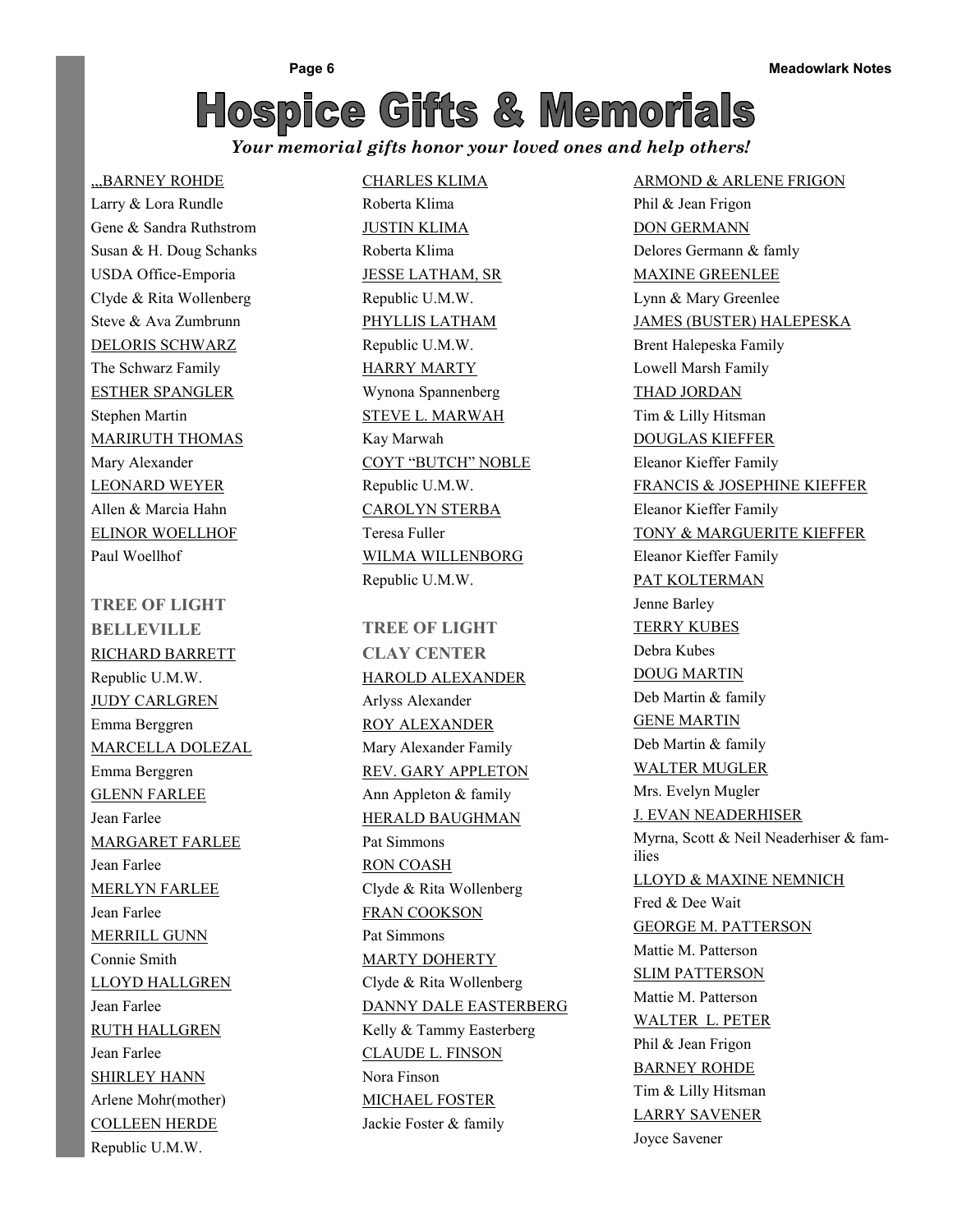#### *Your memorial gifts honor your loved ones and help others!*

CHARLES L. SORELL Eleanor Kieffer Family EVERETT F. SORELL Eleanor Kieffer Family FRANCIS & DOROTHY SORELL Eleanor Kieffer Family MICHAEL SPIELMAN Christi, Benjamin, Brandon & Katelyn Spielman Kerri Spielman Norval & Linda Spielman RON SWEANY Pat Simmons KENNETH THOMAS Wilma Thomas RALPH TIMOTHY THORN Dawn (Thorn) Phelps ROBERT & JOE TRAUTWEIN Ann Appleton & family JR WEIDMAN Deb Martin & family MYRTLE WILLMS John R. Willms & family THE PARENTS OF CLYDE & RITA **WOLLENBERG** Clyde & Rita Wollenberg

**TREE OF LIGHT CONCORDIA** PEG APPLEBEE Kent Applebee PAT COX Chris Cox Family THELMA A. GARRISON Bill & Fran Garrison KEITH JACKSON Daughter, Lori Walter ORVA G. KILL Richard Kill MARION MILLER Betty, Judi & Gwen Miller IRMA MOSBURG Joyce Mosburg Love JOHN MURRAY Doris Murray & family Ginger & Tom Norris Family DANIEL NAULT Kids: Richard, Brenda & Lisa & families ROBERT NORDQUIST Gerald & Pam Campbell VICTOR ROBERTS Victoria Roberts SISTERS OF ST. JOSEPH Sisters of St. Joseph MICHAEL M. YAKSICH Gaye, Mike, Mike P., Suzy, Kent, Kailani, Leilani Yaksich Family The Ireland, Dyer & Pyle Families Odella Yaksich Mary Jane Collette & family

#### **TREE OF LIGHT**

**FRANKFORT** LISA ALTHAUS Ken & Alice Jones MARY ARMSTRONG Edith & Herschel Mentgen LEROY DAVENPORT Glen & Katheryn Fox ARLENE FELDHAUSEN DETERS Lora Stohs EDWIN DRESSMAN Mary Ann Dressman ALMA DWERLKOTTE Lora Stohs PAULINE EMRICK Sylvia Wapp LUCILLE FERRIS Bob & Donna Ferris JOYCE HOLENBECK Joyce's daughters & families: Debbie & Pat Donnelly & family Rhonda & Dennis Hawkins & family

Brenda & Rick Gudenkauf & family

JESS HOWLAND Edith & Herschel Mentgen ARBUTUS JONES Ken & Alice Jones KARLA JONES Ken & Alice Jones LORETTA JONES Edith & Herschel Mentgen LOWELL JONES Edith & Herschel Mentgen RAY LIERZ Mary Ann Dressman Edith & Herschel Mentgen DORIS MANHART Ken & Alice Jones REX MASSIE Dianna Younger EDNA MCCLARY Glen & Katheryn Fox GEORGE MCCLARY Glen & Katheryn Fox HENRY MCCLARY Glen & Katheryn Fox RON MCCLARY Glen & Katheryn Fox CAROL MITCHELL Joe Mitchell John Mitchell Kay Mitchell Wayne Mitchell RAY MITCHELL Joe Mitchell John Mitchell Kay Mitchell Wayne Mitchell Keith & Diane Tilley JAMES NAUD Edith & Herschel Mentgen OMIA OWENS Lora, Greg & the late Brian Stohs & families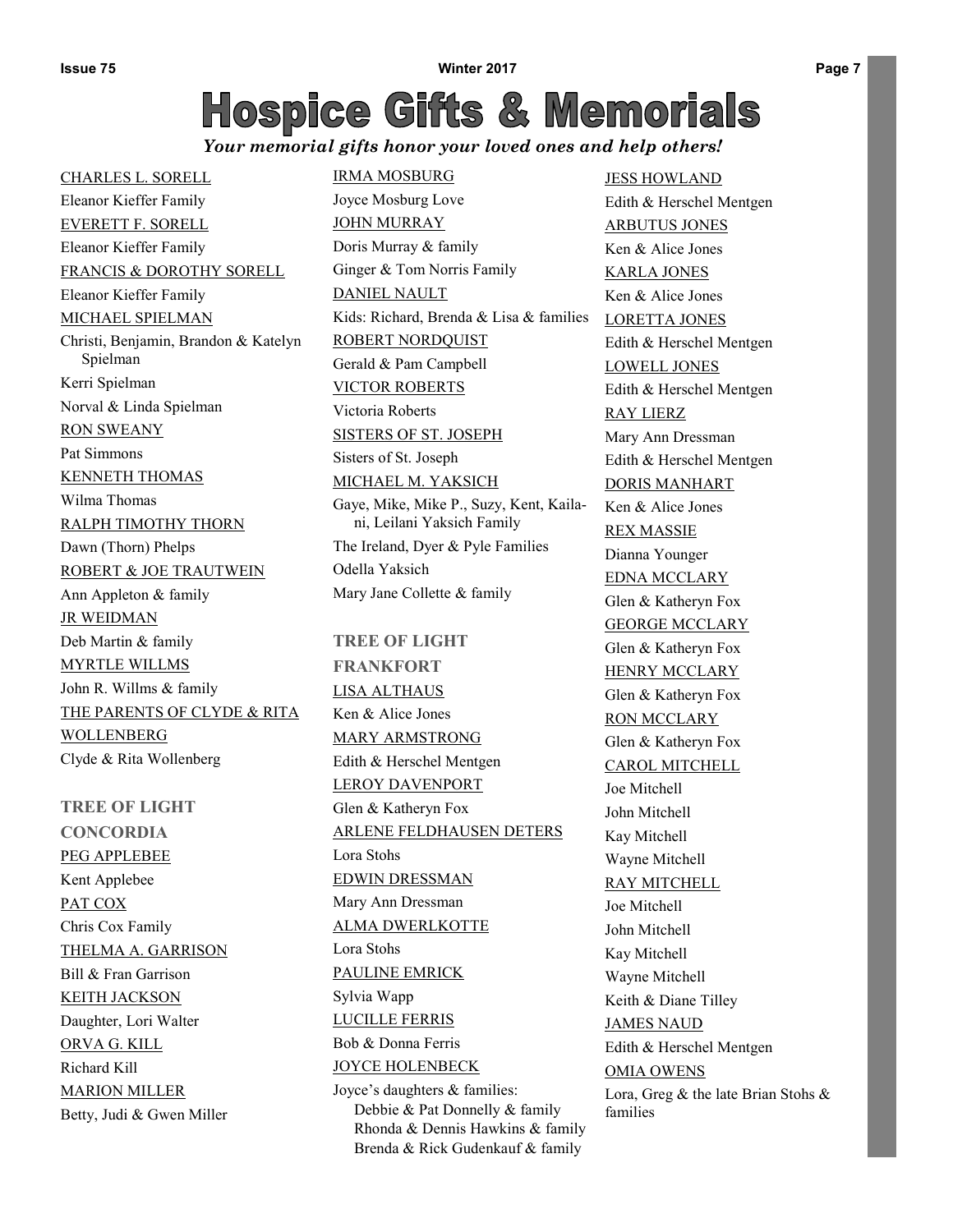NELDA "WHITEY" GOINS

RICHARD HEENEY

Lora Stohs

#### *Your memorial gifts honor your loved ones and help others!*

EUNICE SAMUELSON Edith & Herschel Mentgen Sylvia Wapp EARL E. SCHWARZ Kathleen Stewart EDITH STOEGER Sylvia Wapp HERB STOHS JR. Lora, Greg & the late Brian Stohs & families KEN TILLEY Keith & Diane Tilley JOE M. WAPP Sylvia Wapp **TREE OF LIGHT MARYSVILLE** ANN BACA Leo F. Baca MARY "KATHLEEN" BRUCKER Peggy Waite NORMAN BURKHEAD Jane Burkhead DOROTHY DAVIS Children of Dorothy Davis ARLENE DETERS Dan & Fran Feldhausen ARLENE FELDHAUSEN DETERS Lora Stohs ALMA DWERLKOTTE Lora Stohs DAVID ELLENBECKER Buena Ellenbecker JOE ELLENBECKER Buena Ellenbecker NELDA S. FLICKINGER Leonhard & Pam Stohs EDNA GEE Lora Stohs LAWRENCE GOECKEL Pat Siedhoff Tami Holle

Dan & Fran Feldhausen LYNN HERMESCH Lora Stohs JOYCE HOLENBECK Joyce's daughters & families: Debbie & Pat Donnelly & family Rhonda & Dennis Hawkins & family Brenda & Rick Gudenkauf & family MERLE HOLLE Dan & Fran Feldhausen Lora Stohs THOMAS L. HUFFMAN Lora Stohs VERLA LINDEEN James Lindeen EDWARD LUPPEN Lora Stohs CAROL MITCHELL Joe Mitchell RAY MITCHELL Joe Mitchell DEAN WESLEY NELSON Brenda Kane Marilyn Nelson BILL OEHM Dan & Fran Feldhausen Lora Stohs PAT OLMSTED Helen Olmsted OMIA OWENS Lora, Greg & the late Brian Stohs & families LOIS PRELL Allen & Velora Prell Lora Stohs REGIS ROCHEL Mary Jane Rochel DARREL ROEVER Elaine Roever Jay & Julie Haggard & family

...DARREL ROEVER Dave & Lisa Roever & family GILBERT SCHMITZ Sandra Schmitz EARL E. SCHWARZ Kathleen Stewart DORIS STEWARD Lora Stohs HERB STOHS JR. Lora, Greg & the late Brian Stohs & families DARELL WAITE Peggy Waite JERRY & ELSIE WEMPE Mary Jane Rochel **TREE OF LIGHT WASHINGTON** JACK BARLEY Jenne Barley DALE BROWN The Metz Family TYLER BURT Terry & Jan Taylor MARGERY DOEBELE Blanche Graham KEN DUITSMAN Irene Duitsman IRENE DURRANT Alberta Parry WC DURRANT Alberta Parry WM R DURRANT Alberta Parry DELBERT FINLAYSON Mary Finlayson KENNETH FRITZ Kathryn Fritz

KENNETH FRITZ JR

EVELYNE GRAHAM

Dave & Sharon Aufdengarten

Kathryn Fritz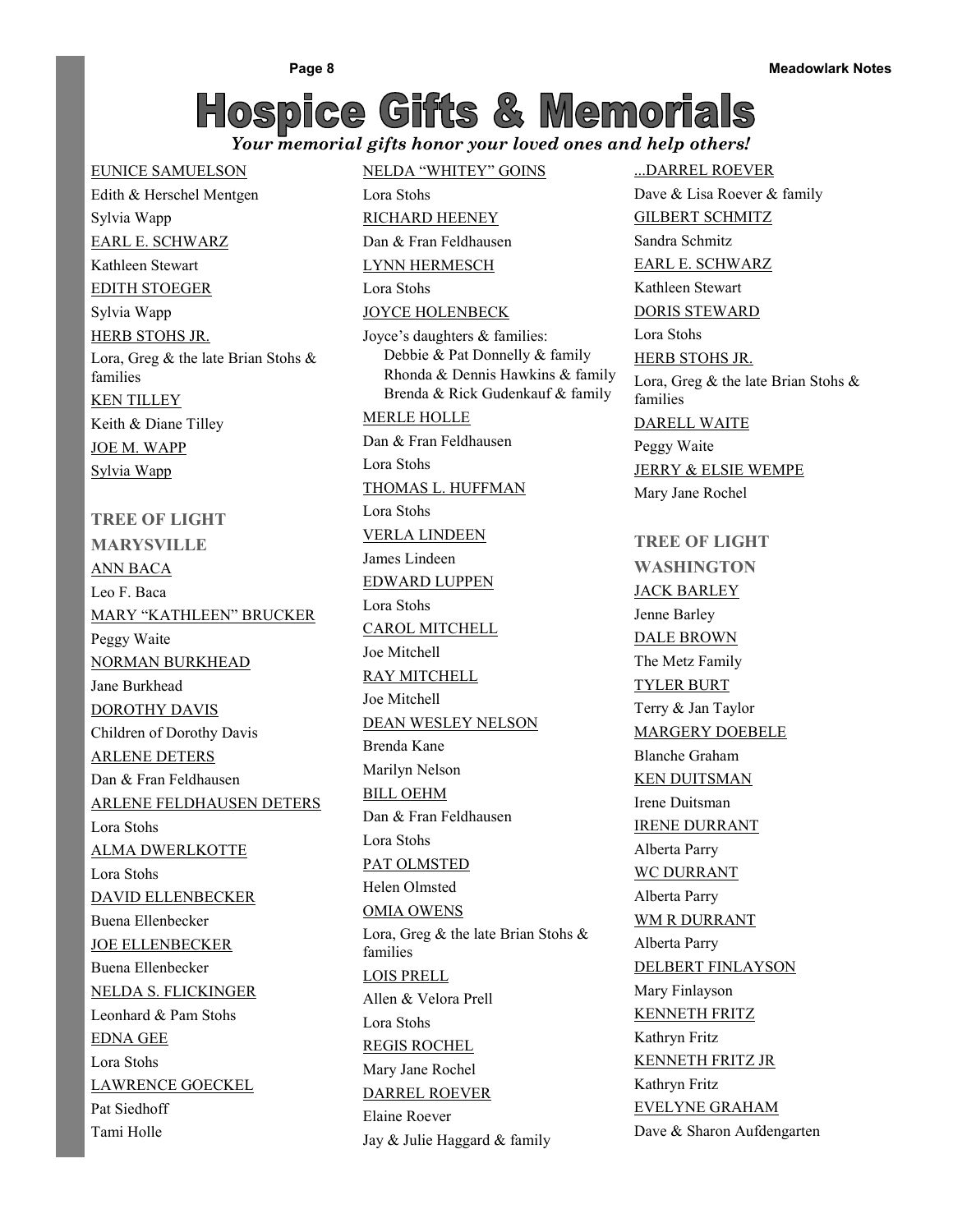*Your memorial gifts honor your loved ones and help others!* 

LAWRENCE GRAHAM Dave & Sharon Aufdengarten MICHAEL GRAHAM Dave & Sharon Aufdengarten Blanche Graham LYLE HENNERBERG Norma Hennerberg ERNIE & CINDY HESTERMAN Idana Perkins MARIE HOOVER Regina & Jeff Brabec DON L. KASTL Betty Kastl DONNA A. KASTL Betty Kastl ROBERT KENASTON The Metz Family KARON L'ECUYER The Metz Family Mary Finlayson JAMES & DONNA MCVEAN Regina & Jeff Brabec TOM MORGAN Tammy Feldkamp Denae Jueneman Marilyn Morgan ALISON MUELLER Mary Finlayson Jeff & Jennifer Metz

JOHN NELSON Linda Nelson FRANCIS R. NUTSCH Nyla & Clyde Poser SHIRLEY E. NUTSCH Nyla & Clyde Poser BILL OVERBECK Janet Overbeck MARVIN PACEY Mary Alice Pacey MW PARRY Alberta Parry TILLIE PARRY Alberta Parry DR. TOM PARRY Alberta Parry DEAN PERKINS Idana Perkins LOIS PRELL Lora Stohs BOB ROSS Jenne Barley VAUGHN RUPE The Metz Family ALMA SIEBENGARTNER Linda & Noel True FERN STIGGE Idana Perkins Art & Barb Schauer

OTTO & LEONA WIECHMAN STIGGE Idana Perkins MABEL TEWES Irene Duitsman JIM TUMA The Metz Family DOROTHY VATHAUER Idana Perkins DOROTHY VOELKER Idana Perkins ALBERT & MINNIE WIECHMAN Idana Perkins JANICE ZENGER The Metz Family MIKE ZENGER The Metz Family



## Bereavement Care

Bereavement care is available for at least 12 months following the loss of your loved one. A bereavement survey is sent out to determine your preferences for your bereavement care. Please know that as you grieve, your preferences may change and that we are always available. You might not know in the beginning how you will cope with your loss and choose less bereavement support than you need. If you find you are struggling with the loss of your loved one and having trouble coping, our staff is available to provide support. We want to respect your choice that you made, but also want you to know that it is ok to call on us if you find yourself having trouble finding your new normal after a loss. Please call our office at any time to request additional support.